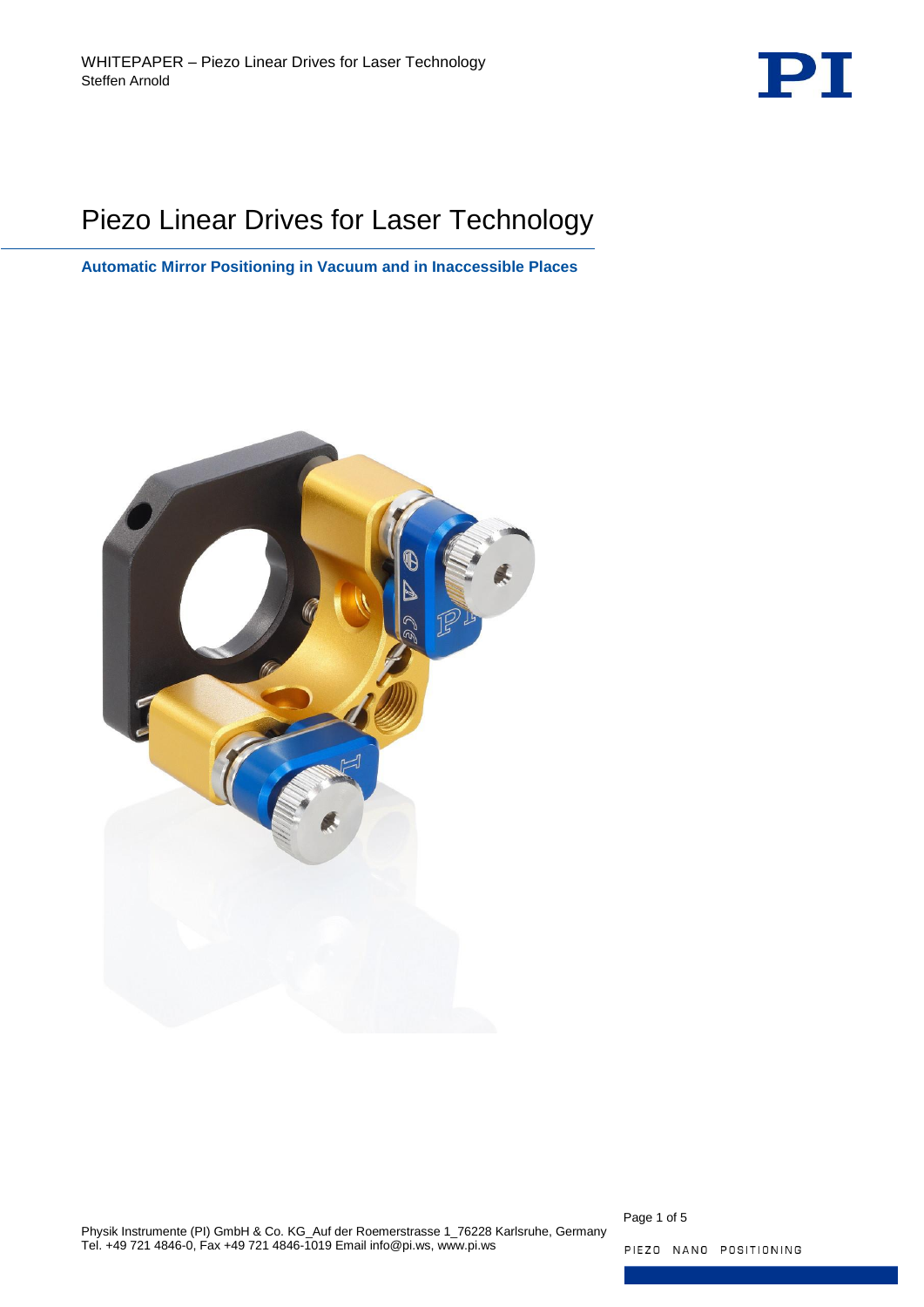

Lasers are versatile tools with a wide range of applications. For example, in material processing they are nowadays as indispensable as they are in medical technology or in material and environmental research. Everywhere the principle is the same: Tip/tilt mirrors ensure correct guidance of the laser beam.

This makes them important components, which, however, have to be positioned accurately, in order to achieve the desired result. Here manual setting is mostly still the state of the art. But manual adjustment is not always possible, for example, when tilt/tip mirrors are used in a vacuum or are mounted in inaccessible places where they have to be preset before start-up or readjusted. This is where piezo-based linear drives can provide a solution: These space-saving and low-cost microdrives work with a positioning accuracy down to the nanometer range and – when installed in a mirror mount – replace the manually actuated micrometer screws.

<span id="page-1-0"></span>

*Fig. 1 Customized mirror mount for large optics. These mechanical systems can also be automated with PiezoMike drives (Image: Liop-Tec)*

The Liop-Tec GmbH has shown by way of a good example how the positioning of tip/tilt mirrors, indispensable for laser technology, can be automated optimally adapted to the application.



<span id="page-1-1"></span>*Fig. 2 The mirror mounts are now also being offered with piezo drives instead of micrometer screws (Image: Liop-Tec)*

The company offers standard and customized mirror mounts [\(Fig. 1\)](#page-1-0), which can now optionally also be equipped with piezo drives instead of manual micrometer screws [\(Fig. 2\)](#page-1-1).

"In collaboration with Physik Instrumente (PI), we have developed piezo-based linear actuators to seriesproduction level and, in doing so, adjusted the screw and nut to the requirements of the drive principle.

Page 2 of 5

PIEZO NANO POSITIONING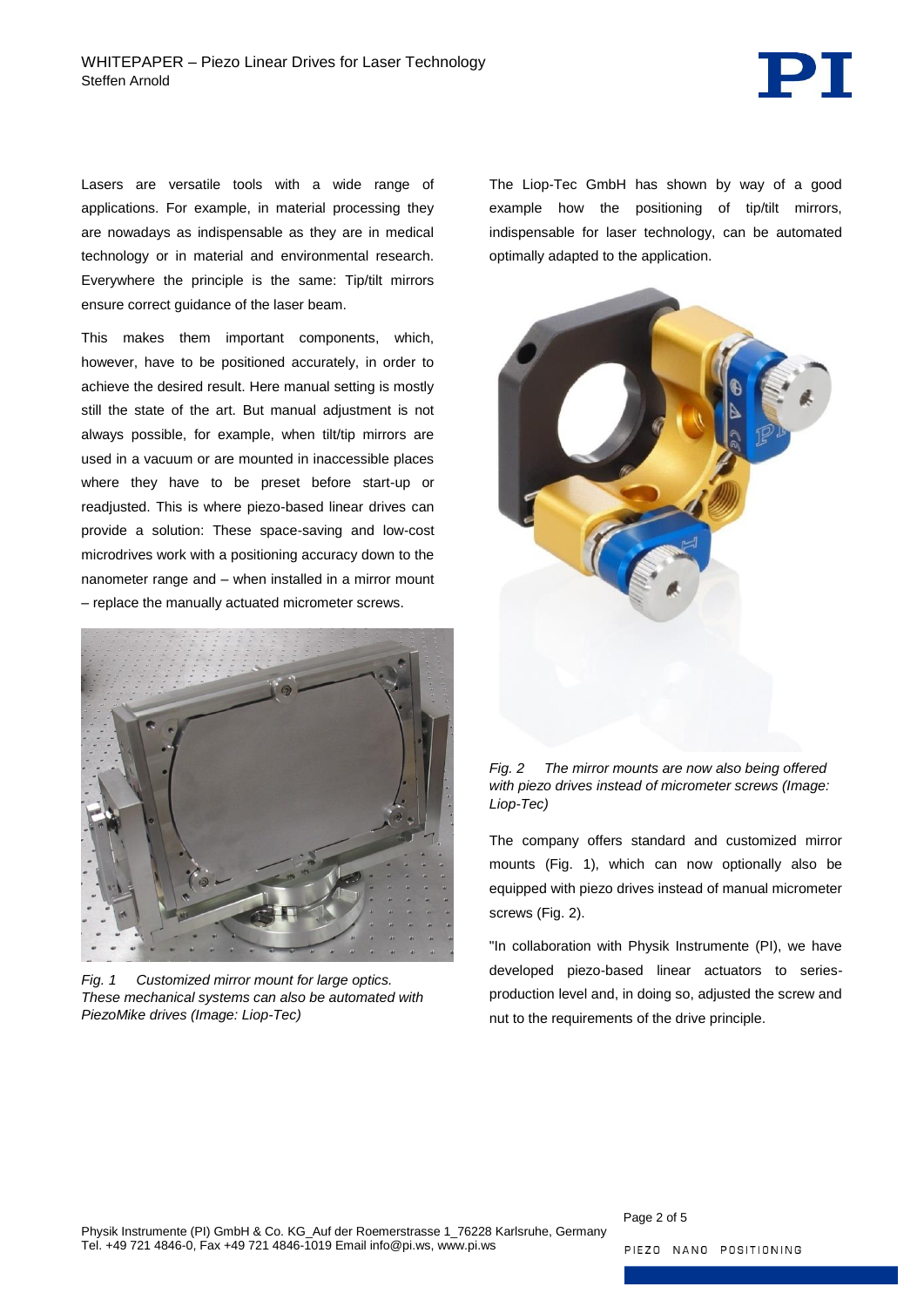

The PiezoMike drives from PI have been integrated successfully into the mirror mount concept of our Star series," explains Patrick Incorvaia, Sales Manager at Liop-Tec [\(Fig. 3\)](#page-2-0).



*Fig. 3 Patrick Incorvaia, Sales Manager at Liop-Tec (Image: Liop-Tec)*

<span id="page-2-0"></span>The piezomotors based on the inertia principle are operated at a frequency of up to 2 kHz. The PiezoMike linear actuator achieves forces of up to several 10 N, can be easily integrated into a wide range of applications and are also suitable for vacuum applications [\(Fig. 4\)](#page-2-1) "We are particularly proud of being able to offer mirror mounts for high- and ultra-vacuum that are adjustable from outside with extremely high precision," continues Patrick Incorvaia. "The outstanding collaboration with PI has brought us a good step forward." The manual positioning screw is simply exchanged for a PiezoMike.



Piezo-based inertia drives utilize the stick-slip effect for fine steps with step sizes of just a few micrometers. In the first part of the motion cycle, the actuator expands slowly taking along the moving rod (stick effect).

In the second part of the motion cycle, the actuator contracts so rapidly that it slides along the moved rod, which cannot follow this rapid motion due to its inertia. and thus remains in the same position (slip effect). The electric control is easy; its output signal is similar to a saw-tooth voltage. The drives are small, which makes them suitable for many application areas.

Typical fields of application for this drive principle can be found not only in laser technology, but also range from solder tip positioning to shutter and membrane adjustments in micromanipulation.



<span id="page-2-2"></span>*Fig. 5 Piezo-based inertia drives utilize the stick-slip effect for fine steps with step sizes of just a few micrometers (Image: PI)*

The operating principle of the inertia drive has been adapted to the requirements of the application by the development partners PI and Liop-Tec [\(Fig. 5\)](#page-2-2): In this case, the stick effect does not take along a moving rod but causes a screw to rotate.

The claw, which grasps around the screw, opens with the expansion of the actuator and causes the screw to slightly turn.

Page 3 of 5

<span id="page-2-1"></span>*Fig. 4 PiezoMike linear actuator: Minimum dimensions, high force and stable positioning under vacuum conditions (Image: PI)*

Physik Instrumente (PI) GmbH & Co. KG\_Auf der Roemerstrasse 1\_76228 Karlsruhe, Germany Tel. +49 721 4846-0, Fax +49 721 4846-1019 Email info@pi.ws, www.pi.ws

PIEZO NANO POSITIONING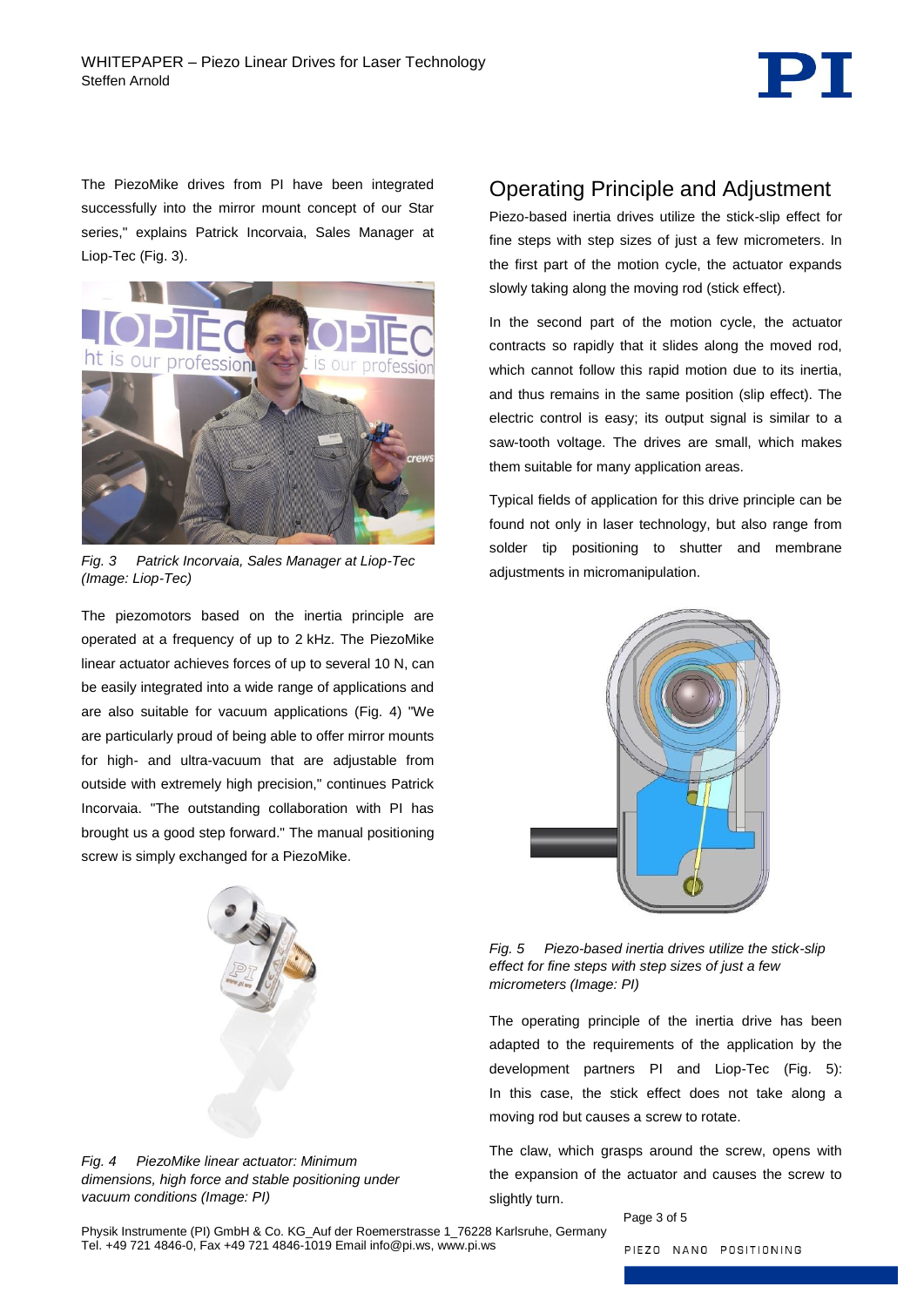

Once the maximum expansion of the actuator has been reached, the actuator contracts quickly and the claw moves back to its initial position, but does not take along the screw, which due to its inertial mass, remains in its position (slip effect). This step cycle is repeated, causing the screw to continue its rotation until the desired position is reached. The motion sequence works, of course, also in the opposite direction. "Nevertheless, it has been a lengthy process to find out the optimum material parameters for the slip effect, which required a lot of know-how in the manufacture of the screw and nut. The implementation also required very stringent tolerance and surface quality requirements for the mechanical components," says Patrick Incorvaia.

Thanks to their compact dimensions, the inertia drives can be integrated in a space-saving manner.In addition, these drives also have other advantages.



*Fig. 6 The E-870 driver (Figure 6), specifically tuned to the requirements of linear actuators, controls the actuator. One driver can serially control a unit with up to four channels, keeping investment costs low (Image: PI)*

<span id="page-3-0"></span>The piezo solution is not only much smaller than any motor-driven micrometer screw available on the market, but the PiezoMike linear actuator also works with a very high resolution. Step widths of approx. 20 mm can hardly be achieved using traditional stepper motor drives.

In doing so, the piezo-based linear drive develops a feed force of 22 N, works at a maximum speed of 3 mm/min and is designed for travel ranges from 7.5 mm to 26 mm.

Furthermore, their life expectancy of more than one billion steps is quite impressive. Converted, this would correspond to a working range of 20 m or to 100 hours of continuous operation. This is more than sufficient given the small travel ranges of a few micrometers, the short control times and the comparably rare motions.

## Control and Fine Adjustment

The E-870 driver [\(Fig. 6\)](#page-3-0), specifically tuned to the requirements of linear actuators, controls the actuatorOne driver can serially control a unit with up to four channels, keeping investment costs low. For fine adjustment, the piezo linear motors inserted into the mirror mounts can also be operated in analog mode: Here, the "stick phase" is more or less stopped in the last positioning phase and the piezo actuator is operated within the rising edge of the piezo actuator voltage and not in full-step mode. In this way, a positioning resolution of 5 nm can be achieved. The driver behaves then like a piezo voltage amplifier.

The development of high-precision PiezoMike drives will be pursued. Patrick Incorvaia is already looking forward to the continued collaboration with PI: "High-speed, noiseless direct drives [\(Fig. 7\)](#page-3-1) and position-regulated variants currently in preparation should make our mirror mounts even more flexible in the future."



*Fig. 7 Rod drive with piezoelectric stick-slip drive. The drive principle can be modified, depending on the application (Image: PI)* 

<span id="page-3-1"></span>Page 4 of 5